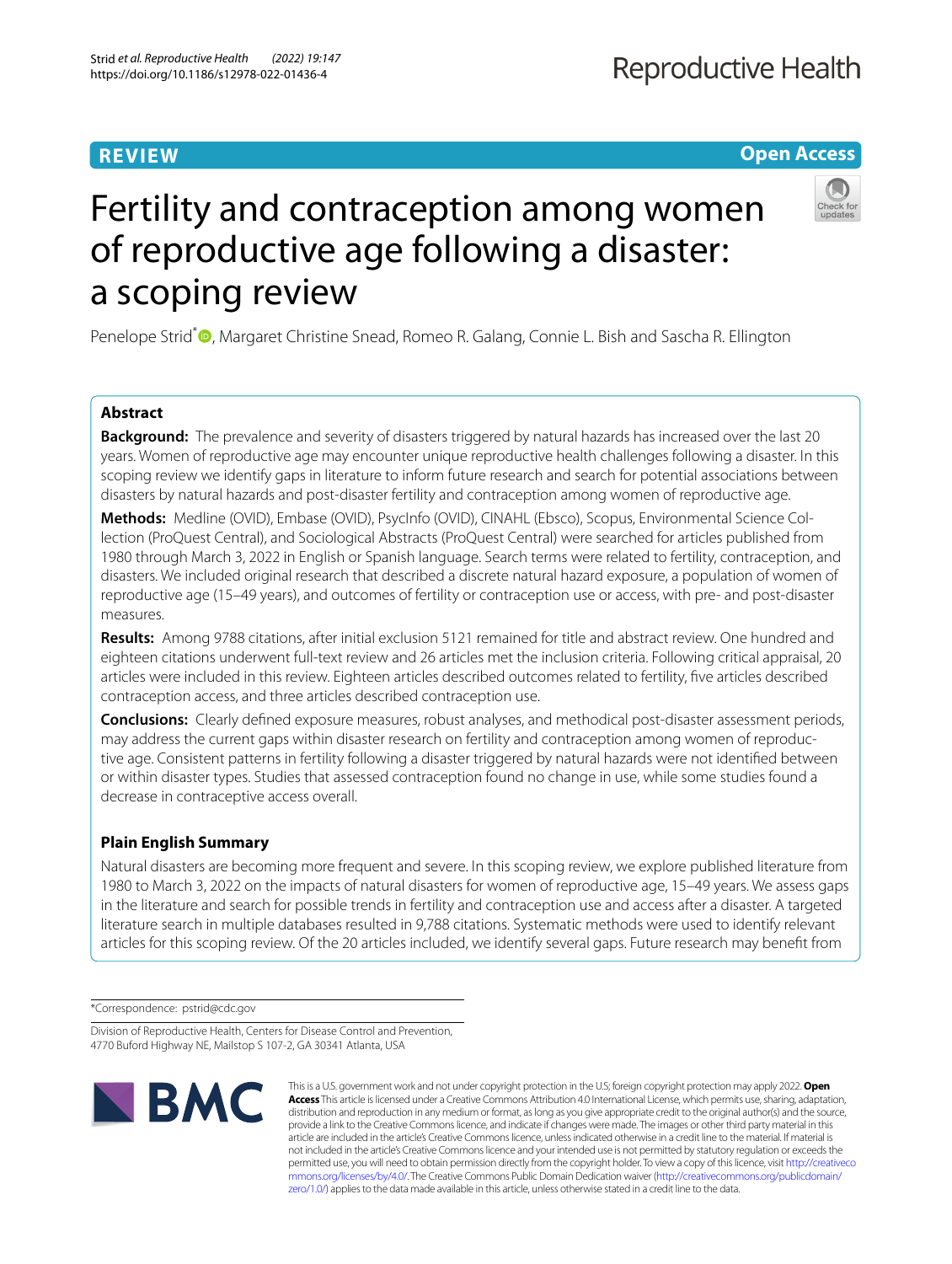improved disaster exposure measurements, comparing exposed samples to a similar unexposed sample, and measuring outcomes at purposeful post-disaster time points. No consistent patterns were identifed among studies assessing post-disaster fertility. Contraception use did not appear to change following disasters, while contraception access generally decreased.

**Keywords:** Fertility, Contraception, Disaster, Review

# **Introduction**

Disasters can be triggered by natural hazards such as earthquakes, hurricanes, foods, tsunamis, and wildfres threatening substantial damage to property and human health. The frequency and severity of these types of disasters have increased over the last 20 years, afecting more than three billion people worldwide [\[1](#page-12-0)]. While challenges for whole communities may vary by disaster hazard type and severity, women of reproductive age (WRA), 15–49 years, are at unique risk for negative impacts to their reproductive health following a disaster [\[2](#page-12-1)].

A 2012 systematic literature review [[2\]](#page-12-1) examined reproductive health outcomes among WRA following disasters in the United States and identifed three studies describing fertility after a natural hazard disaster. Results were mixed; disaster exposure was associated with increased fertility in one study [\[3\]](#page-12-2) and decreased fertility in two studies [[4,](#page-12-3) [5](#page-12-4)]. Additional studies have since been published using various data sources and report changes in fertility associated with disasters  $[6-8]$  $[6-8]$ . Factors affecting fertility after a disaster are unclear, but may include increased interpersonal confict, uncertain economic conditions, changes in pregnancy desires and plans, as well as changes in access to and use of contraception [\[3](#page-12-2), [6,](#page-12-5) [8,](#page-12-6) [9](#page-12-7)]. After a disaster, changes in contraception use may vary based on accessibility, supply, and demand [\[7](#page-12-8), [10](#page-12-9)]. For example, changes to contraception access may result in couples changing to a less efective method and lead to unintended pregnancies  $[11]$  $[11]$ . Contraception use may be altered if fscal and economic resources are impacted following the disaster, and post-disaster stress may alter contraceptive use adherence, decreasing efficacy  $[3, 12]$  $[3, 12]$  $[3, 12]$  $[3, 12]$  $[3, 12]$ . During emergency relief in the post-disaster period, the prioritization of contraceptives may be lacking [[12](#page-12-11), [13](#page-12-12)]. Understanding fertility and contraception use and access in the post-disaster setting can inform emergency preparedness and response planning and better support people in their reproductive life plans following a disaster.

Our scoping review updates and expands upon the search criteria used by Zotti et al. [[2](#page-12-1)] in their 2012 review. We summarize available literature regarding the impacts of disaster caused by a natural hazard for WRA on fertility and contraception use and access. We identifed gaps in the literature to inform future research and searched for potential associations between exposure to disasters and the outcomes of fertility and contraception use and access.

## **Methods**

# **Search strategy**

This review was developed according to the Preferred Reporting Items for Systematic Reviews and Meta Analyses Scoping Review extension checklist [\[14](#page-12-13)]. Preliminary searches showed no evidence of literature available on these topics in the context of natural hazard disasters prior to 1980. Medline (OVID), Embase (OVID), PsycInfo (OVID), CINAHL (Ebsco), Scopus, Environmental Science Collection (ProQuest Central), and Sociological Abstracts (ProQuest Central) were systematically searched for articles published from 1980 through March 3, 2022 in English or Spanish. Search terms were related to fertility, contraception, and disasters (Table [1\)](#page-2-0). Citations of all articles selected for study inclusion were reviewed for additional relevant articles.

## **Study selection**

An initial review removed duplicate citations and citations with a non-human population, an infectious disease outbreak, or an exposure of humanitarian crisis related to confict. Two blinded reviewers screened the title and abstract of remaining citations using RAYYAN software (Qatar Computing Research Institute) [\[15](#page-12-14)]. Discordant review determinations were reconciled by a third reviewer. Citations meeting the following inclusion criteria were included for full-text review: non-review article and had an exposure of a disaster or extreme weather event, a population of WRA, and outcomes related to pregnancy or contraception.

During full-text review, articles were assessed for: an exposure limited to disasters describing a discrete event, excluding periods of extreme weather (e.g., drought); a population of WRA; and outcomes related to fertility and contraception use or access. Articles published in journals as original research were included while other publication types including abstracts, commentaries, conference proceedings, dissertations, opinion pieces, and reviews were excluded. Studies without preand post-disaster measurements were excluded, as this review aimed to describe patterns of association between the disaster and outcomes.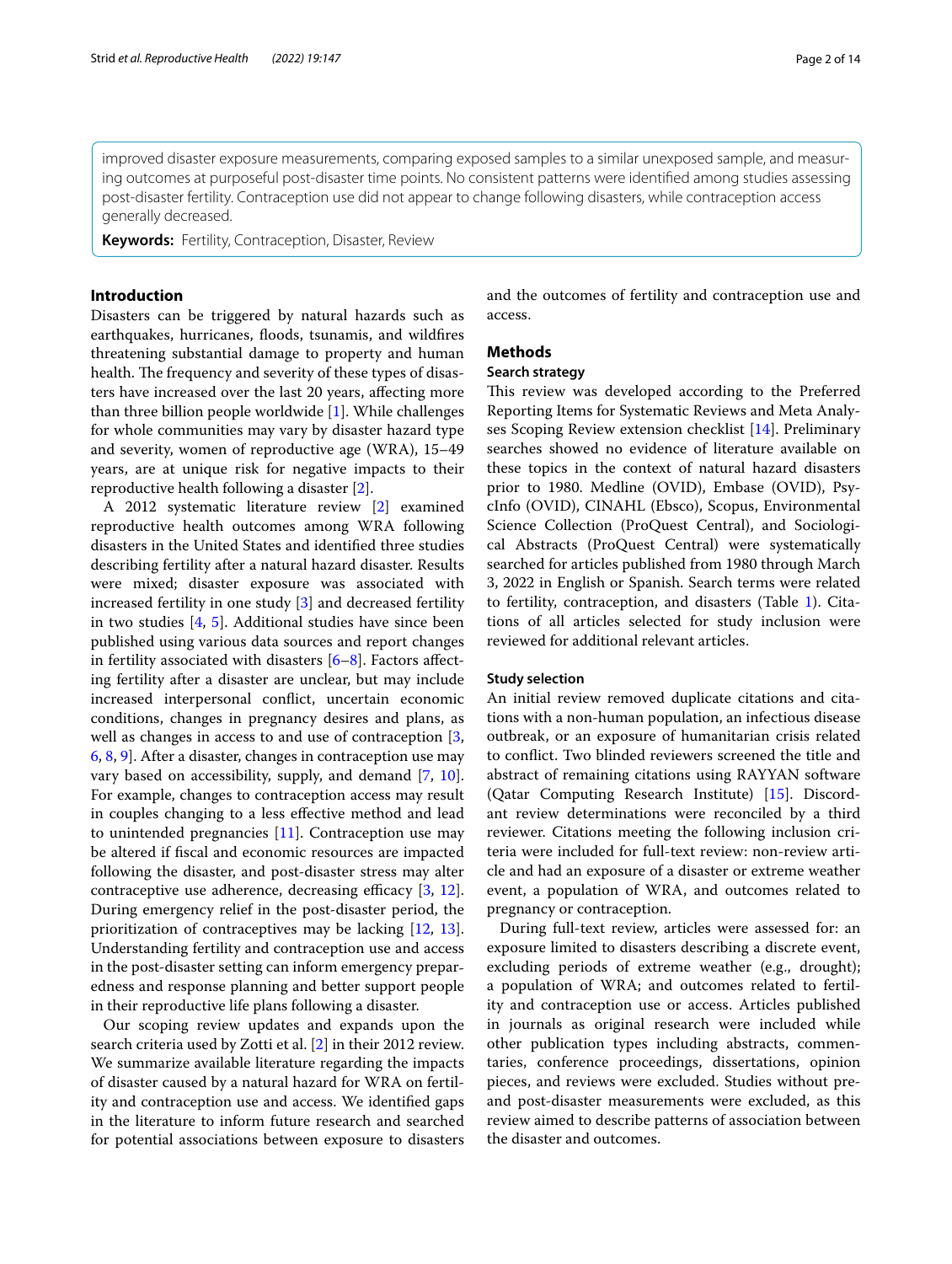### <span id="page-2-0"></span>**Table 1** Medline (OVID) search strategy

disasters/ OR disaster planning/ OR strategic stockpile/ OR mass casualty incidents/ OR medical countermeasures/ OR exp Natural Disasters/ OR exp Climate Change/ OR (natural disaster\* OR public health emergenc\* OR climate change OR global warming OR (extreme ADJ2 weather) OR (extreme ADJ2 temperature\*) OR (extreme ADJ2 heat) OR earthquake\* OR drought\* OR flood\* OR hurricane\* OR storm OR storms OR tornado\* OR (volcan\* ADJ2 erupt\*) OR wildfre\* OR wild fre\* OR terrorist\* OR bioterror\*).ti,ab.

AND

Pregnant Women/ OR Pregnancy/ OR pregnancy, unplanned/ OR exp contraception/ OR exp pregnancy complications/ OR Abortion, Spontaneous/ OR (pregnant OR pregnanc\* OR contraception OR contraceptive\* OR Plan B OR IUD\* OR condom\* OR LARC OR birth control OR family planning OR abortion\* OR reproductive health OR reproductive age OR fertility OR birth rate\* OR births).ti,ab.

Limit to English and Spanish; 1980 -; Abstract available

#### **Data abstraction**

Data were abstracted using a Microsoft Access 2016 form created for this scoping review (Additional fle [1](#page-12-15)). Fulltext review and data abstraction methods were standardized across reviewers using a 10% sample of randomly selected citations, which underwent full-text review and group discussion by the entire author group. Full-text review and data abstraction were performed in duplicate. Discrepancies between the two full-text reviewers were resolved by the entire author group. The study design for all citations undergoing full-text review was recorded, along with a decision to include or exclude. Exclusion reason was assigned using the following hierarchy: wrong exposure, wrong population, wrong publication type, wrong outcome, or wrong study design. The following information was abstracted from included articles: location of disaster, study population, sample size, length of follow-up, type of disaster (e.g., earthquake, hurricane, fooding, tsunami), fertility outcomes (e.g., birth rate, total fertility rate, monthly hospital births), and contraception outcomes (i.e., access and use). When birth and population counts were available, birth rates per 1000 population per year were calculated.

#### **Critical appraisal**

All included articles underwent a critical appraisal by two reviewers using the National Heart, Lung, and Blood Institute quality assessment tool for observational cohort and cross-sectional studies [[16\]](#page-12-16). Defnitions for quality ratings of good, fair, or poor were agreed upon by all authors prior to conducting critical appraisal. Articles deemed poor quality were excluded from further analysis (Additional fle [2](#page-12-17)).

# **Results**

#### **Search results**

 Database searches yielded 9788 citations (Fig. [1\)](#page-3-0). After an initial exclusion, 5121 citations remained for title and abstract review. We completed full-text review on 118 citations. Ninety-two citations were further excluded. Thirty-seven citations were excluded due to wrong

exposure (e.g., the study exposure was not a discrete disaster of natural hazard). Four citations were excluded due to wrong population (e.g., the study population was not WRA). Fourteen citations were excluded due to wrong publication type, and 31 citations were excluded due to wrong outcome (e.g., the studies did not assess fertility or contraception). Five citations did not describe pre- and post-disaster measurements and were therefore excluded. One citation was excluded for duplicate information as it described a sub-set of data included in another report [[17\]](#page-12-18). Twenty-six articles remained for critical appraisal. Six articles received a quality rating of poor, leaving 20 articles for inclusion in this scoping review.

### **Study characteristics**

Among the 20 articles included in this scoping review, the studies included exposure to disasters (earthquake,  $n=10$ ; hurricanes,  $n=7$ ; tsunami,  $n=2$ ; and flood,  $n=1$ ) occurring between 1989 and 2012. The number of years from disaster event occurrence to study publication varied from one to 19 years. Multiple disasters were described by two articles; the 2004 Indian Ocean Tsunami [[8](#page-12-6), [18\]](#page-12-19), hurricanes occurring in Florida in 2004 [[19,](#page-13-0) [20\]](#page-13-1), Hurricane Katrina in 2005 [\[5](#page-12-4), [6](#page-12-5)], the 2010 Chile Earthquake [[21](#page-13-2), [22](#page-13-3)], and the 2011 Great East Japan Earthquake [[23,](#page-13-4) [24\]](#page-13-5). Ten studies used a cohort study design, eight studies performed an analysis of longitudinal administrative data, and two used mixed methods including interview. Thirteen articles described a disaster occurring outside of the United States (i.e., Chile, China, Haiti, India, Indonesia, Iran, Japan, Nicaragua) and seven described exposure to a disaster occurring within the United States (i.e., Alabama, Florida, Louisiana, Mississippi, North Dakota, South Carolina). Exposure to disaster events were generally defned by the afected geographical area, and in some cases measured by rainfall, wind speed, storm advisories, and federal disaster declarations. Hurricane exposure was categorized by wind speed, distance from storm path, storm advisories and warnings, and Federal Emergency Management Agency disaster declarations. Grabich et al. [[19](#page-13-0)]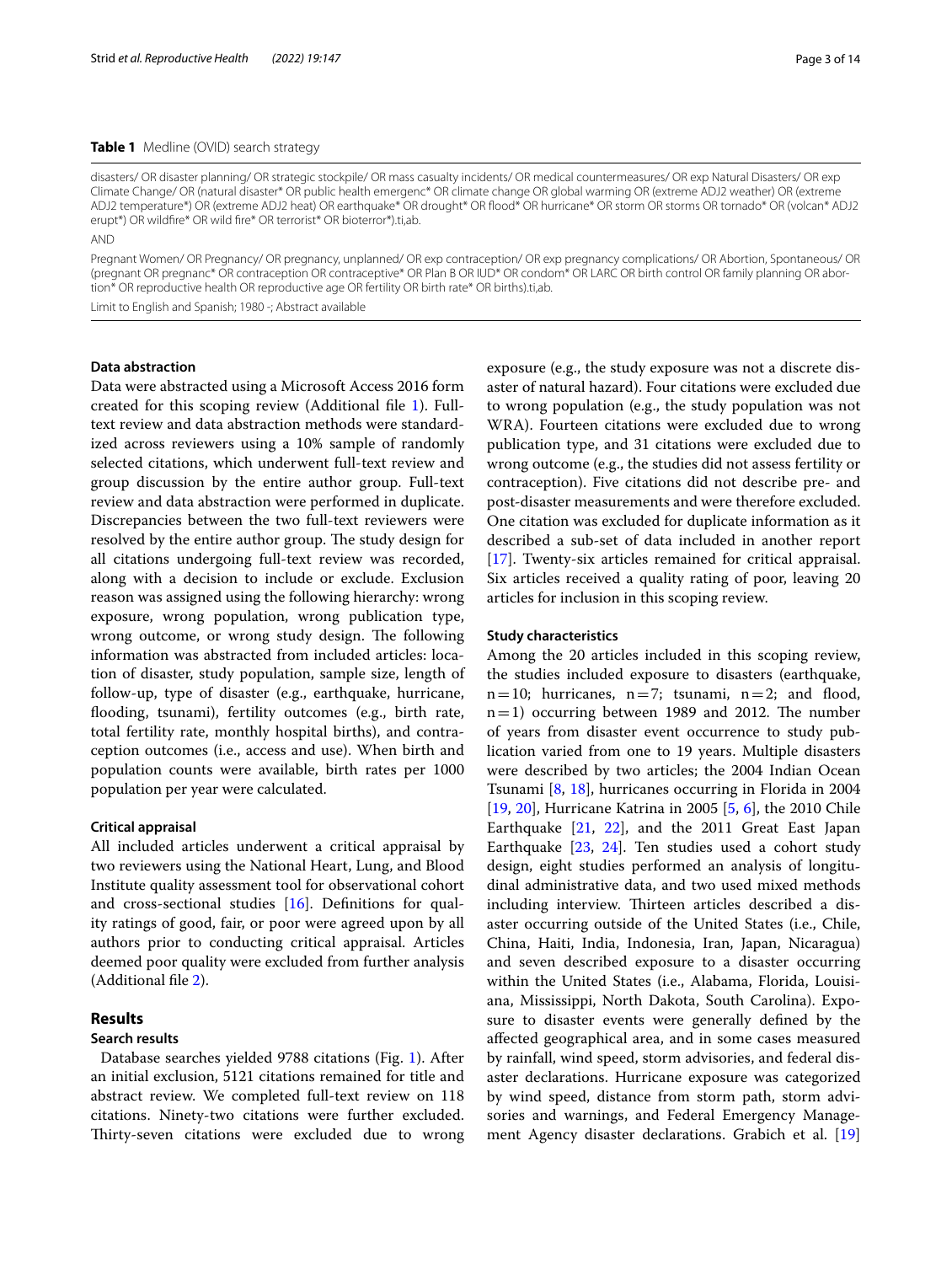

<span id="page-3-0"></span>compared results using two exposure measures, wind speed and storm path, and came to similar conclusions. Evans et al. [[25\]](#page-13-6) used storm advisories and warnings, suggesting behaviors change when storm projections are released, regardless of the storm's actual path. Eighteen of the included articles described outcomes related to fertility (e.g., birth count, birth rate, fertility rate), fve described outcomes related to contraception use or

access (e.g., report of contraception use, report of unmet need for contraception, access to condoms, and change in contraceptive method), and three described outcomes related to both fertility and contraception use or access (Table [2\)](#page-4-0).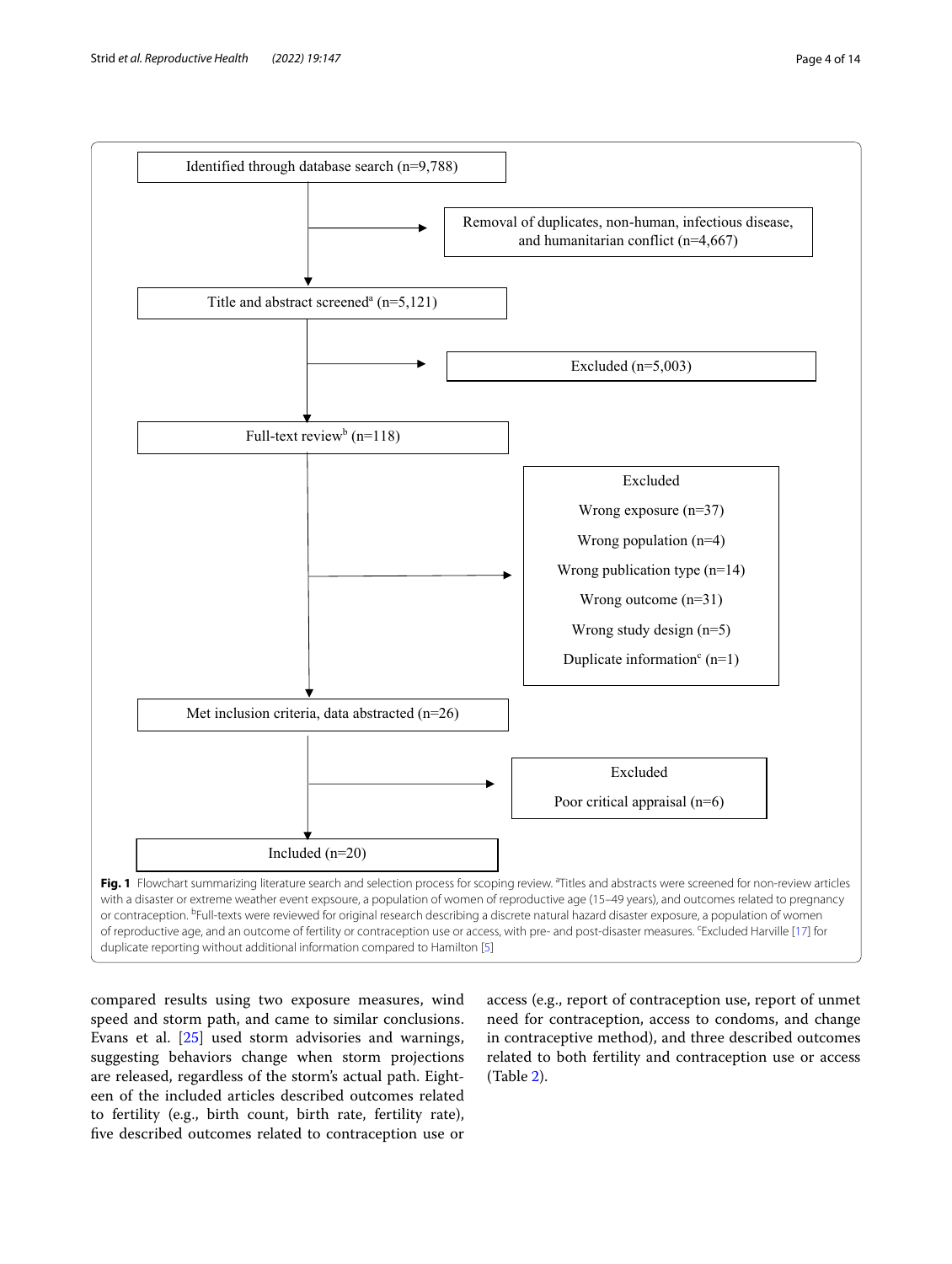<span id="page-4-0"></span>

| First author (year) | time period assessed<br>Study design and                                                 | Disaster location,<br>type and date                     | Table 2 Summary and characteristics of 20 articles assessing fertility or contraception following natural hazard disasters 1989-2012<br>Sample | Exposure measure(s)                                                                                                                                                                                                                                                                  | Outcome(s) assessed               | Key findings                                                                                                                                                                                                                                                                                                         |
|---------------------|------------------------------------------------------------------------------------------|---------------------------------------------------------|------------------------------------------------------------------------------------------------------------------------------------------------|--------------------------------------------------------------------------------------------------------------------------------------------------------------------------------------------------------------------------------------------------------------------------------------|-----------------------------------|----------------------------------------------------------------------------------------------------------------------------------------------------------------------------------------------------------------------------------------------------------------------------------------------------------------------|
| Bahmanjanbeh (2016) | Post-disaster: 1 year<br>Pre-disaster: 1 year<br>before, 2011<br>after, 2013<br>Cohort   | August 12, 2012<br>East Azarbaijan, Iran<br>Earthquakes | in earthquake affected<br>5-49-years-old living<br>All married women<br>$n = 44.265$<br>area                                                   | 6.3 and 6.4-magnitude,<br>births after earthquake<br>Richter scale-All<br>were considered<br>exposed                                                                                                                                                                                 | Contraception access<br>Fertility | Birth Rate (per 1000 population/year)<br>Contraceptive Coverage (%)<br>Marriage Fertility Rate<br>Year of disaster: 109.1<br>rear of disaster: 66.8<br>Year of disaster: 18.3<br>1 year before: 111.7<br>1 year before: 18.5<br>year before: 66.9<br>I year after: 103.2<br>1 year after: 64.9<br>I year after: 17.8 |
| Behrman (2016)      | Post-disaster: 2 years<br>Pre-disaster: 5 years<br>before, 2005<br>after, 2012<br>Cohort | ,2010<br>Earthquake<br>January 12<br>Haiti              | Pre-disaster: n = 10,757<br>women 15-49-years-<br>Population survey of<br>Post-disaster:<br>$n = 14,287$<br>$\frac{1}{2}$                      | earthquake considered<br>ment-level destruction<br>score-Period after<br>Compared depart-<br>4.61-7.65, Mercalli<br>by Mercalli score<br>exposed                                                                                                                                     | Contraception use and<br>access   | Difference-in-Differences (DID) suggests there is<br>no significant effect on the probability of using a<br>Significant** increase in an unmet need for<br>modern contraception method<br>Contraception Access<br>Contraception Use<br>contraception.                                                                |
| Cohan (2002)        | Longitudinal adminis-<br>1975-1997<br>trative                                            | September 22, 1989<br>South Carolina, US<br>Hurricane   | statistics for state and<br>Population vital<br>counties                                                                                       | severely affected coun-<br>without federal disaster<br>ties were first reported<br>determined by federal<br>Compared to 22 coun-<br>ties in South Carolina<br>disaster declarations.<br>disaster declaration,<br>ricane-Severity<br>Category 4 Hur-<br>and seven most<br>declaration | Fertility                         | n the year following the hurricane, counties with<br>a federal disaster declaration had a significant*<br>the state that were not declared disaster areas.<br>increase in birth rate compared to counties in<br>Birth Rate (per 100,000 population/year)<br>1 year after: Net increase of 41                         |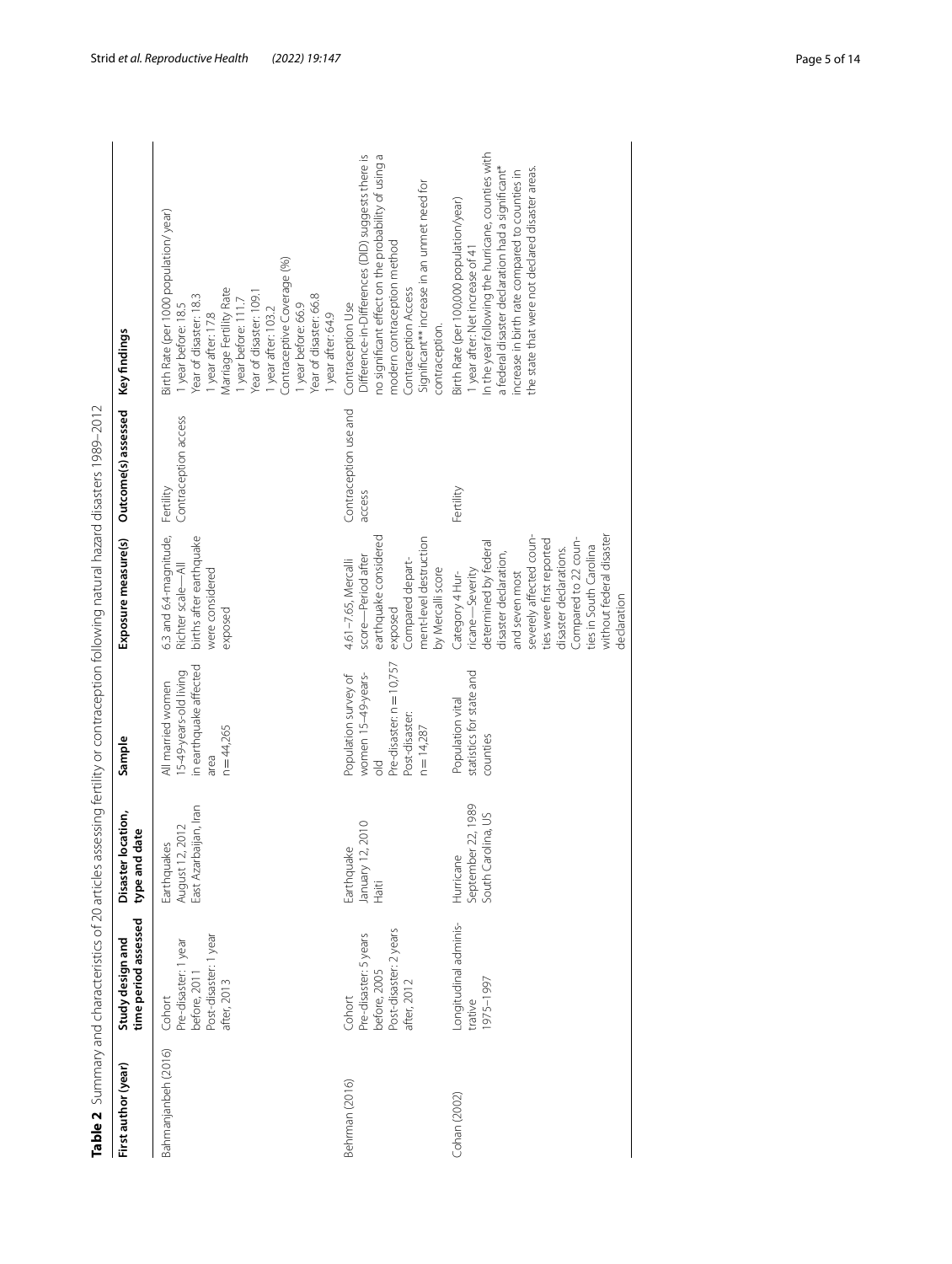| Table 2 (continued) |                                                                                                                                                                           |                                                       |                                                                                                                                                                                                                                   |                                                                                                                                            |                                              |                                                                                                                                                                                                                                                                                                                                                                                                                                                                           |
|---------------------|---------------------------------------------------------------------------------------------------------------------------------------------------------------------------|-------------------------------------------------------|-----------------------------------------------------------------------------------------------------------------------------------------------------------------------------------------------------------------------------------|--------------------------------------------------------------------------------------------------------------------------------------------|----------------------------------------------|---------------------------------------------------------------------------------------------------------------------------------------------------------------------------------------------------------------------------------------------------------------------------------------------------------------------------------------------------------------------------------------------------------------------------------------------------------------------------|
| First author (year) | time period assessed<br>Study design and                                                                                                                                  | Disaster location,<br>date<br>type and                | Sample                                                                                                                                                                                                                            | Exposure measure(s)                                                                                                                        | Outcome(s) assessed                          | Key findings                                                                                                                                                                                                                                                                                                                                                                                                                                                              |
| Davis (2017)        | Pre-disaster: April-Sep-<br>after, August 1999-July<br>after, November 2003-<br>2001, and 5 to 7 years<br>Post-disaster: 2 years<br>October 2005<br>tember 1998<br>Cohort | October 28, 1998<br>Hurricane<br>Nicaragua            | November 2003-Octo-<br>Pre-disaster: n = 5424<br>Post-disaster: August<br>Women 15-49-years-<br>old residing in zones<br>where precipitation<br>occurred from hur-<br>ber 2005 n = 8734<br>1999-July 2001<br>$n = 5353$<br>ricane | municipality during the<br>0-day storm period of<br>mean rainfall level per<br>$c$ ane $-c$ Compared<br>Category 5 Hurri-<br>the hurricane | Fertility                                    | Women in zones with below median precipita-<br>Women in zones with above median precipita-<br><b>Total Fertility Rate</b><br>2001:236<br>2005: 2.36<br>All women<br>2005: 2.75<br>2001:3.27<br>2005: 3.02<br>1998: 2.62<br>1998: 3.01<br>2001:281<br>1998: 3.41<br>tion<br>tion                                                                                                                                                                                           |
| Djafri (2015)       | November 2010-May<br>Population statistics:<br>Health facility-based<br>review: conducted<br>Mixed methods<br>2007-2011<br>2011                                           | September 20, 2009<br>Padang, Indonesia<br>Earthquake | Population statistics of<br>at local health center<br>Women 15-49-years-<br>old receiving service<br>at least twice before<br>Padang City<br>earthquake                                                                           | earthquake considered<br>7.6-magnitude, Richter<br>scale-Period after<br>exposed                                                           | Contraception use and<br>Fertility<br>access | access contraception declined by 20% for 1-3<br>Contraceptive Access-Perceived ability to<br>Birth Rate (per 1000 population/year)<br>Contraceptive Use-No change<br>months after<br>2007: 17.0<br>2009:18.8<br>2010:19.8<br>2011:19.6<br>2008:18.3                                                                                                                                                                                                                       |
| Evans (2009)        | Longitudinal adminis-<br>1996-2002<br>trative                                                                                                                             | Region, US<br>Hurricanes<br>Gulf Coast                | statistics for states and<br>Population vital<br>counties                                                                                                                                                                         | Storm advisories                                                                                                                           | Fertility                                    | Tropical storm watch: 3.2% decrease 10 months<br>Number of births-Change in monthly county<br>after**, 2.6% decrease 10 months after**, 0.7%<br>after**, 3.7% increase 11 months after**, 0.9%<br>Hurricane warning: 2.2% decrease 9 months<br>Hurricane watch: 2.6% increase 10 months<br>births compared to prior year, same month<br>after**, 2.6% increase 11 months after*<br>Tropical storm warning: Constant<br>decrease 3 years after*<br>increase 3 years after* |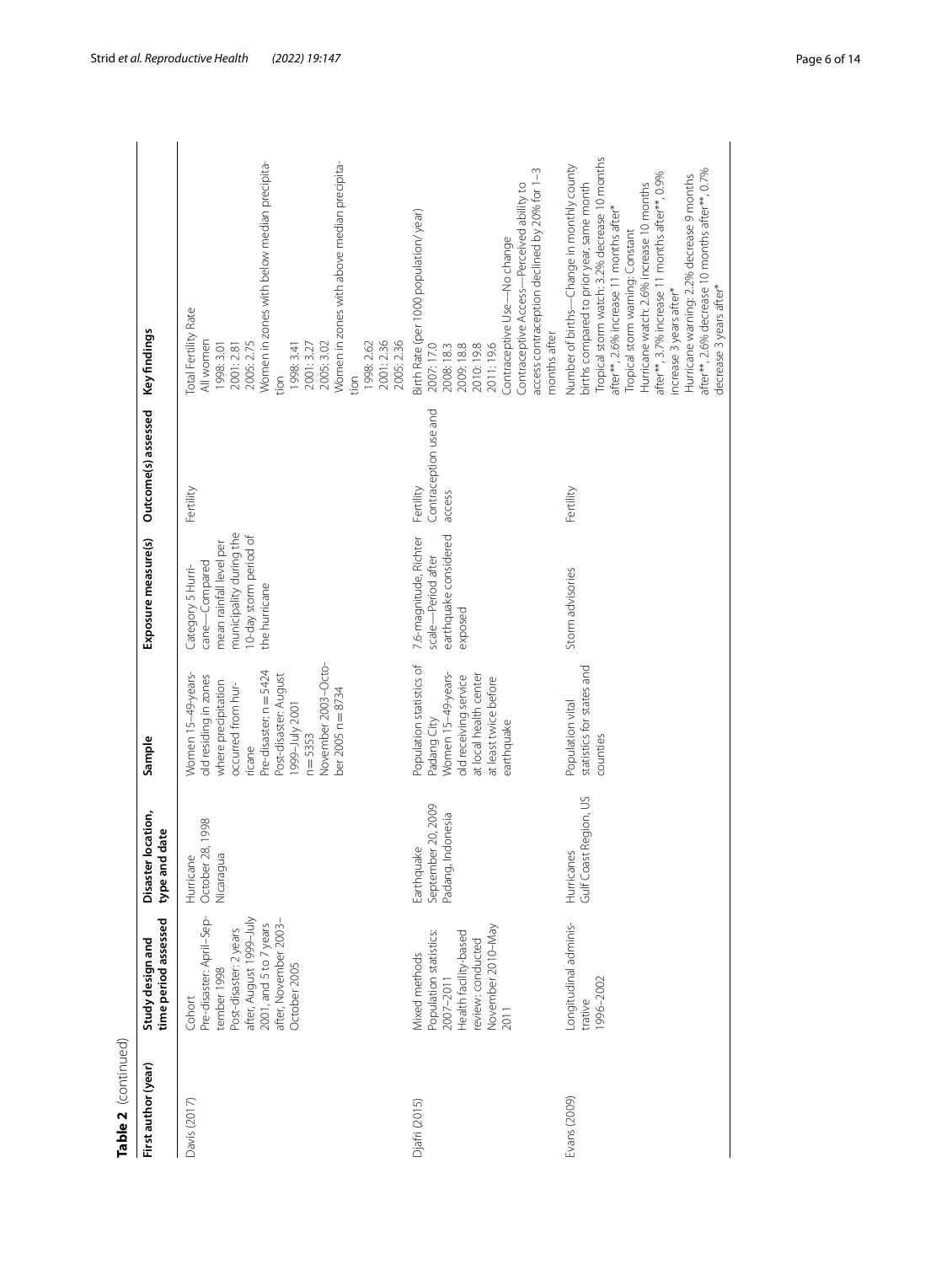| Table 2  (continued) |                                                                                                                                              |                                                                                  |                                                                                                                                                        |                                                                                                                                                                                                                                                                                                                                                                   |                     |                                                                                                                                                                                                                                                                                                                                                                                                                                                                                                                                            |
|----------------------|----------------------------------------------------------------------------------------------------------------------------------------------|----------------------------------------------------------------------------------|--------------------------------------------------------------------------------------------------------------------------------------------------------|-------------------------------------------------------------------------------------------------------------------------------------------------------------------------------------------------------------------------------------------------------------------------------------------------------------------------------------------------------------------|---------------------|--------------------------------------------------------------------------------------------------------------------------------------------------------------------------------------------------------------------------------------------------------------------------------------------------------------------------------------------------------------------------------------------------------------------------------------------------------------------------------------------------------------------------------------------|
| First author (year)  | time period assessed<br>Study design and                                                                                                     | Disaster location,<br>type and date                                              | Sample                                                                                                                                                 | Exposure measure(s)                                                                                                                                                                                                                                                                                                                                               | Outcome(s) assessed | Key findings                                                                                                                                                                                                                                                                                                                                                                                                                                                                                                                               |
| Grabich (2015)       | 2003-October 31, 2003<br>Pre-disaster: August 14,<br>Post-disaster: 2004<br>Cohort                                                           | Hurricanes<br>August 13, 2004 and<br>September 21, 2004<br>Florida, US           | Florida female residents<br>Conceptions resulting<br>in live birth among<br>15-45-years-old<br>$n = 92,398$                                            | Wind severity in county Fertility<br>county distance from<br>storm path (<60 km)<br>$\geq$ 74 mph), and                                                                                                                                                                                                                                                           |                     | tion (95% Cl: 1.9, 3.7) in storm path compared to<br>oopulation (95% Cl: 1.5, 3.0) when wind speeds<br>DID-No association observed between hur-<br>Risk difference of 2.8 births per 1000 popula-<br>GLM-Risk difference of 2.2 births per 1000<br>those outside 60 km buffer of storm path<br>are $\geq$ 74 mph compared to $<$ 74 mph.<br>3irth Rate (per 1000 population)<br>ricane exposure and birth rate                                                                                                                             |
| Grabich (2017)       | January 2003-October<br>Cohort<br>2004                                                                                                       | September 5, 21, and<br>August 13, 2004;<br>Florida, US<br>Hurricanes<br>25,2004 | Florida female residents<br>Conceptions resulting<br>in live birth among<br>15-45-years-old<br>$n = 138,005$                                           | hurricane weather con-<br>ditions, and by wind<br>County exposure to<br>strength $( \geq 39 \text{ mph}$ ,<br>$\geq 79$ mph)                                                                                                                                                                                                                                      | Fertility           | estimates, no association was observed between<br>Birth Rate (per 1000 population)—Using DID<br>birth rates and hurricane exposure.<br>2004:3.8<br>2003: 4.2                                                                                                                                                                                                                                                                                                                                                                               |
| Hamamatsu (2014)     | Post-disaster: Decem-<br>ber 2011-June 2012<br>January 1997-2011<br>Cohort                                                                   | 1,2011<br>Tohoku, Japan<br>Earthquake<br>March 11                                | Births in each prefec-<br>ture                                                                                                                         | and 34 prefectures with<br>5 or more in Kanto and<br>logical Agency seismic<br>Agency scale as upper<br>activity intensity scale<br>9.0 magnitude-Seis-<br>lapan Meteorological<br>score less than 'upper<br>5' on Japan Meteoro-<br>mic activity intensity<br>prefectures of Japan<br>Compared to all 47<br>Tohoku regions, 13<br>measured on the<br>prefectures | Fertility           | affected area, births were significantly lower than<br>Mar-Apr 2012, Jun 2012), and in the non-disaster<br>expected 5 out of 7 months (Dec 2011, Jan 2012,<br>2012). Expected estimates were developed from<br>studied (Dec 2011, Jan 2012, Apr 2012, and Jun<br>a quadratic regression equation. In the disaster<br>than expected for 4 of 7 post-disaster months<br>births than expected (Apr 2012 and Jun 2012)<br>Births in all of Japan were significantly* lower<br>stricken areas, only 2 of 7 months had fewer<br>Number of births |
| Hamilton (2009)      | Pre-disaster: August 29,<br>2004-August 28, 2005<br>Longitudinal adminis-<br>Post-disaster: August<br>29, 2005-August 28,<br>trative<br>2006 | Gulf Coast Region, US<br>August 29, 2005<br>Hurricane                            | nated disaster counties<br>of Alabama, Louisiana,<br>ment Agency-desig-<br>Births to residents<br>of Federal Emer-<br>gency Manage-<br>and Mississippi | federal disaster declara<br>100-mile radius of the<br>counties with disaster<br>tions and 14 selected<br>declarations within<br>91 counties with<br>nurricane path                                                                                                                                                                                                | Fertility           | increase in 7 counties: 12% decrease in Louisiana,<br>significant* decline in 6 counties and significant*<br>In 91 counties studied 4% decline overall with a<br>overall; 30% decrease in Louisiana, 13% decrease<br>In 14 selected counties hardest hit 19% decline<br>4% increase in Alabama, and 3% increase in<br>in Mississippi, and 6% increase in Alabama.<br>Number of births<br>1 year after:<br>Mississippi.                                                                                                                     |

Table 2 (continued)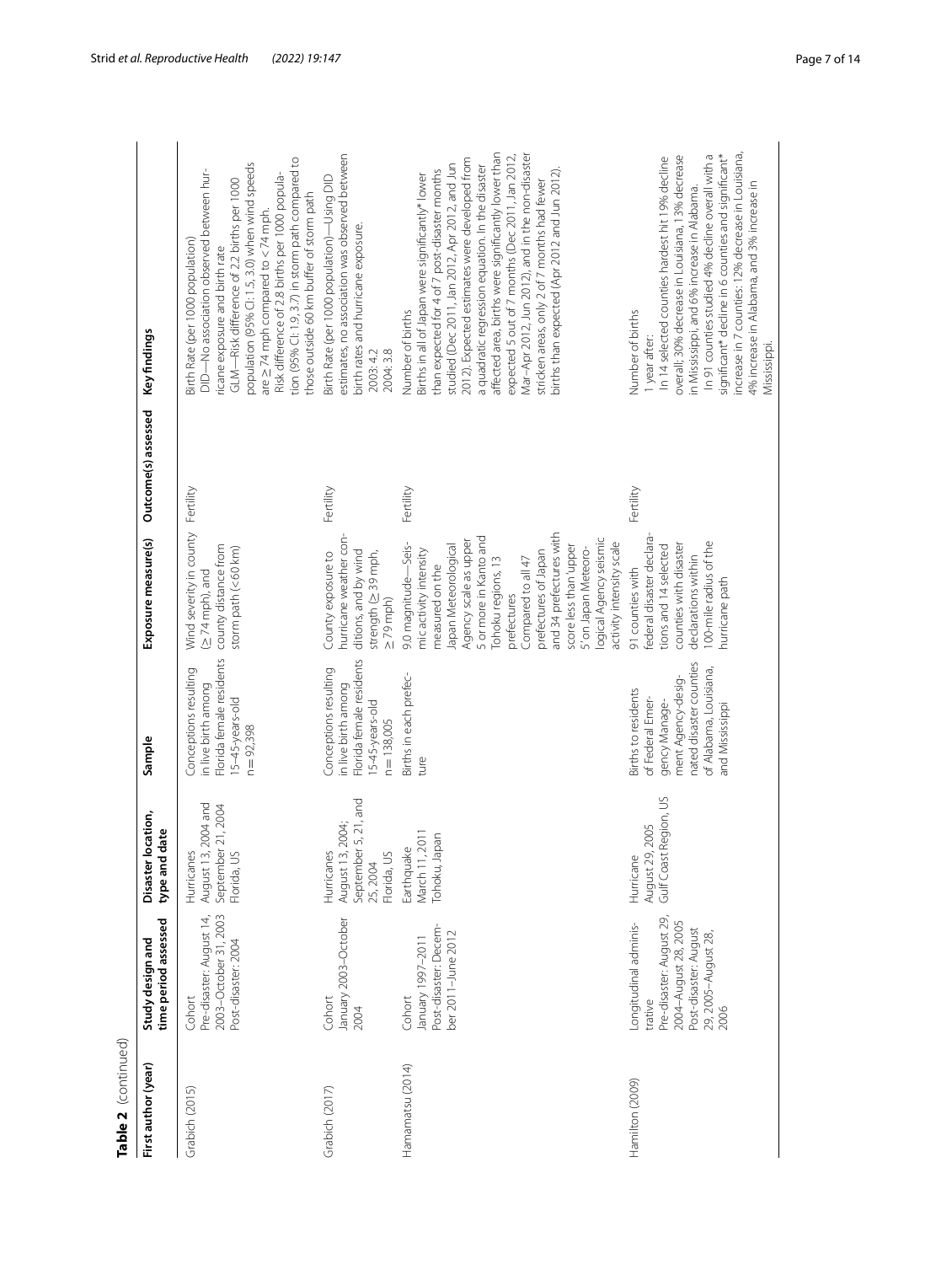| Table 2  (continued) |                                                                                                       |                                                                |                                                                                                                        |                                                                                                                                                                            |                                 |                                                                                                                                                                                                                                                                                                                                                                                        |
|----------------------|-------------------------------------------------------------------------------------------------------|----------------------------------------------------------------|------------------------------------------------------------------------------------------------------------------------|----------------------------------------------------------------------------------------------------------------------------------------------------------------------------|---------------------------------|----------------------------------------------------------------------------------------------------------------------------------------------------------------------------------------------------------------------------------------------------------------------------------------------------------------------------------------------------------------------------------------|
| First author (year)  | time period assessed<br>Study design and                                                              | Disaster location,<br>type and date                            | Sample                                                                                                                 | Exposure measure(s)                                                                                                                                                        | Outcome(s) assessed             | Key findings                                                                                                                                                                                                                                                                                                                                                                           |
| Hapsari (2009)       | within 1 year of disaster<br>Before disaster and<br>Cohort, survey                                    | Yogyakarta Province,<br>May 27, 2006<br>Earthquake<br>ndonesia | Bantul District of Yog-<br>21-49-years-old from<br>yakarta Province<br>disaster) women<br>Married (before<br>$n = 450$ | earthquake considered<br>6.2-magnitude, Richter<br>scale-Period after<br>exposed                                                                                           | Contraception use and<br>access | Contraception Access-11% of pre-disaster users<br>traception after disaster while, 12.5% changed<br>had difficult time accessing services after the<br>Contraception Use-3% stopped using con-<br>contraceptive method after disaster.<br>disaster.                                                                                                                                    |
| Kinoshita (2016)     | Pre-disaster: 2002-2003<br>Mixed methods<br>Post-disaster:<br>2005-2006                               | December 26, 2004<br>Aceh Province, Indo-<br>Tsunami<br>nesia  | old (born 1985-1991)<br>Women 15-19-years-<br>from Aceh Province<br>$n = 252$                                          | more months after the<br>where $> 10\%$ of the<br>5 areas of province<br>displaced for 8 or<br>population was<br>tsunami                                                   | Fertility                       | Fertility Rate (per 1000 women 15-19)<br>2 years before: 3.5%<br>2 years after: 4.1%                                                                                                                                                                                                                                                                                                   |
| Kurita (2019)        | Longitudinal adminis-<br>December 31, 2017<br>January 1, 2007-<br>trative                             | na, Japan<br>March 11, 2011<br>Earthquake<br>Fukushim          | divided by city popula-<br>Fukushima per month<br>tion at beginning of<br>Births registered in<br>month                | quake were considered<br>All births after earth-<br>exposed                                                                                                                | Fertility                       | In the two years following the disaster, birth rates<br>More than 2 years after the disaster, the birth rate<br>Birth Rate (per 100,000 population per month)<br>were significantly* lower than expected based<br>on estimates from Poisson regression models.<br>3-7 years post-disaster: 62.9<br>returned to expected values.<br>0-2 years post-disaster: 59.5<br>Pre-disaster: 69.8 |
| <b>Nandi</b> (2018)  | Pre-disaster: 1996-2000 Gujarat, I<br>Longitudinal adminis-<br>Post-disaster:<br>2002-2006<br>trative | January 26, 2001<br>ndia<br>Earthquake                         | Pradesh, and Rajasthan<br>2002-2006 in Gujarat,<br>Maharashtra, Madhya<br>in 1996-2000 and<br>Births occurring         | Pradesh, and Rajasthan<br>Maharashtra, Madhya<br>moment magnitude<br>scale-Post-disaster<br>Compared to post-<br>disaster births in<br>births in Gujarat<br>7.7-magnitude, | Fertility                       | Births-9.5% increase** in rate of childbirth<br>among women in exposed region                                                                                                                                                                                                                                                                                                          |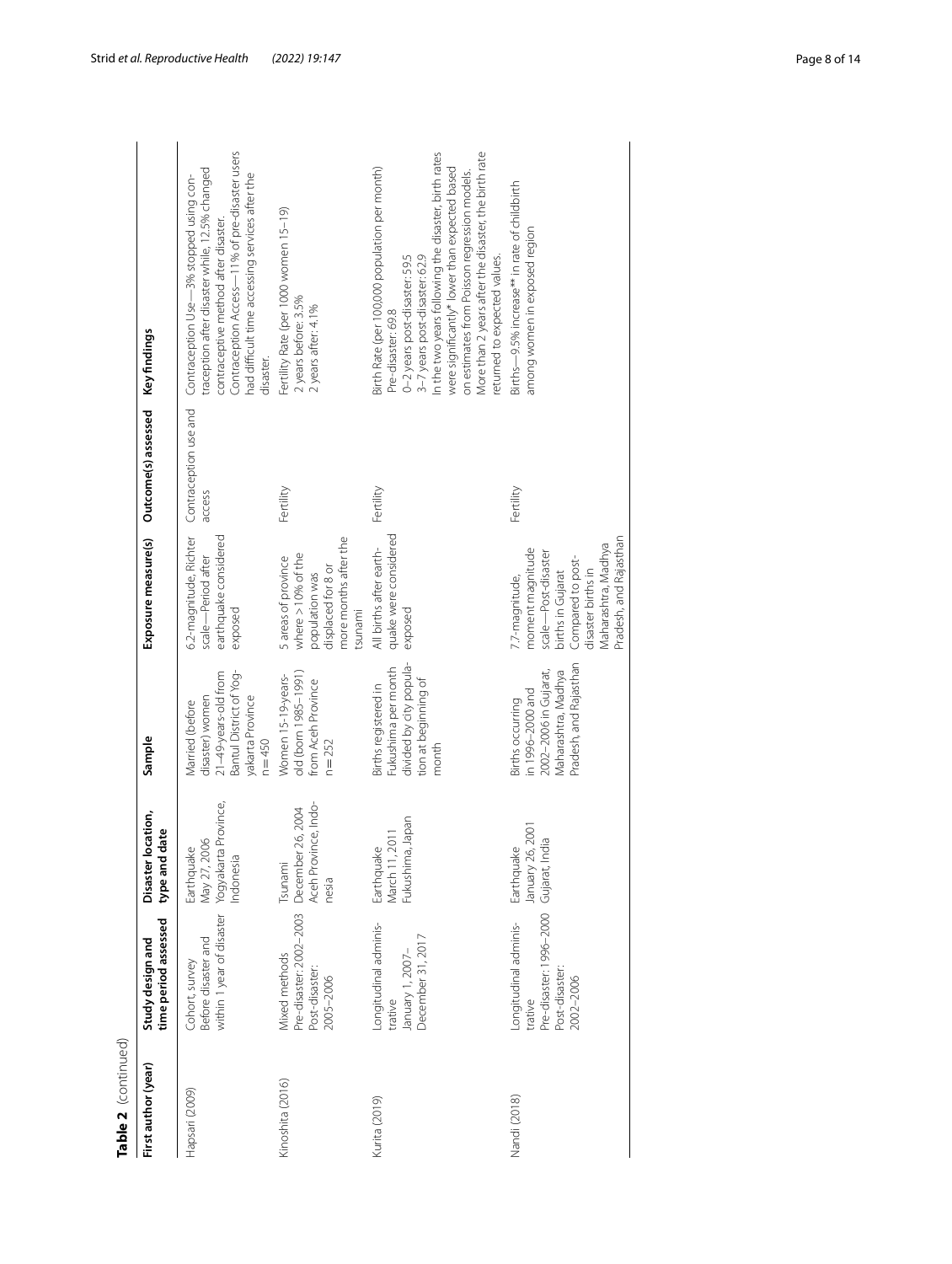| ſ |
|---|
|   |
| r |
|   |
|   |
|   |
|   |
|   |

| Table 2 (continued)<br>First author (year) | time period assessed<br>Study design and                                                                | Disaster location,<br>type and date                           | Sample                                                                                                           | Exposure measure(s)                                                                                                                                                                                                                                                                                                | Outcome(s) assessed               | Key findings                                                                                                                                                                                                                                                                                                                                                                                                                                                                                                                                                                                  |
|--------------------------------------------|---------------------------------------------------------------------------------------------------------|---------------------------------------------------------------|------------------------------------------------------------------------------------------------------------------|--------------------------------------------------------------------------------------------------------------------------------------------------------------------------------------------------------------------------------------------------------------------------------------------------------------------|-----------------------------------|-----------------------------------------------------------------------------------------------------------------------------------------------------------------------------------------------------------------------------------------------------------------------------------------------------------------------------------------------------------------------------------------------------------------------------------------------------------------------------------------------------------------------------------------------------------------------------------------------|
| Nobles (2015)                              | Pre-disaster: 10 months<br>Post-disaster: up to 5<br>years after<br>Cohort<br>before                    | Aceh Province, Indo-<br>December 26, 2004<br>Tsunami<br>nesia | Women 15-49-years-<br>old living in Aceh<br>$n = 6363$<br>Province                                               | encing tsunami related<br>nami related mortality,<br>Births after tsunami in<br>in the same district as<br>92 communities with<br>some mortality; high<br>communities experi-<br>died) or low tsunami<br>experienced no tsu-<br>230% of residents<br>communities that<br>Compared to 191<br>mortality<br>mortality | Fertility                         | 0.5 birth per woman higher than expected in<br>Net increase of 0.7* comparing communities<br>with some mortality to no mortality<br>areas of high mortality<br>Total Fertility Rate<br>4 years after:                                                                                                                                                                                                                                                                                                                                                                                         |
| Oyarzo (2012)                              | Pre-disaster: January 1<br>Post-disaster: March<br>December 31, 2010<br>December 31, 2009<br>Cohort     | 2010<br>Chillan, Chile<br>February 27,<br>Earthquake          | Herminda Martin Clini-<br>Post-disaster: n = 2553<br>Pre-disaster: n=3609<br>Women delivering at<br>cal Hospital | earthquake were con-<br>scale-All births after<br>moment magnitude<br>sidered exposed<br>8.8-magnitude,                                                                                                                                                                                                            | Contraception access<br>Fertility | Birth Rate-Compared to previous year, 9%<br>Contraceptive Access-No change<br>reduction                                                                                                                                                                                                                                                                                                                                                                                                                                                                                                       |
| Scapini (2021)                             | Pre-disaster: 2002-2009<br>Longitudinal adminis-<br>Post-disaster:<br>2002-2016<br>2010-2016<br>trative | 2010<br>Earthquake<br>February 27,<br>$rac{e}{\sqrt{2}}$      | 5182 registrations from<br>15 regions <sup>a</sup>                                                               | 8.8-magnitude, Richter<br>with modified Mercalli<br>ntensity scale level of<br>6 affected regions<br>severe or higher<br>Scale                                                                                                                                                                                     | Fertility                         | Parallel trends assumption between affected and<br>Triple-Difference Modeling—Birth rate showed<br>for affected and unaffected regions. Compared<br>to the unaffected regions in the post-disaster<br>increase in birthrate compared to unaffected<br>downward trend in the post-disaster period<br>DID—Affected regions had non-significant<br>period, the birth rate in affected regions<br>Post-disaster (2010-2015): 12.87<br>Birth Rate (per 1000 inhabitants)<br>Pre-disaster (2004-2009): 13.85<br>regions in post-disaster period.<br>unaffected regions met.<br>increased* by 0.385. |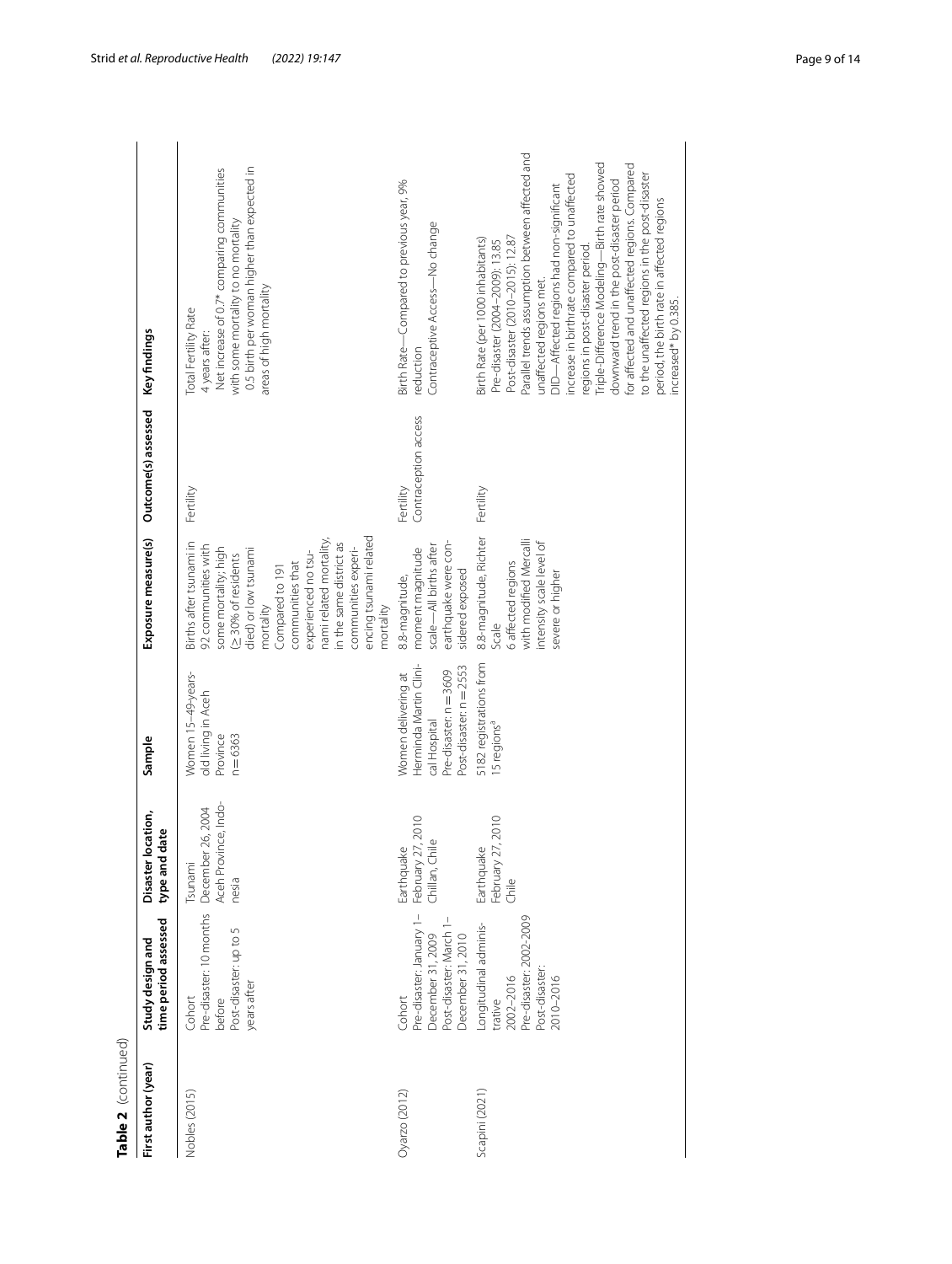| Table 2  (continued)        |                                                                                                                                                |                                                      |                                                                                                                            |                                                                                                                                                                                                                                                         |                     |                                                                                                                                                                                                                                                                                                                                                                                                                                                                     |
|-----------------------------|------------------------------------------------------------------------------------------------------------------------------------------------|------------------------------------------------------|----------------------------------------------------------------------------------------------------------------------------|---------------------------------------------------------------------------------------------------------------------------------------------------------------------------------------------------------------------------------------------------------|---------------------|---------------------------------------------------------------------------------------------------------------------------------------------------------------------------------------------------------------------------------------------------------------------------------------------------------------------------------------------------------------------------------------------------------------------------------------------------------------------|
| First author (year)         | time period assessed<br>Study design and                                                                                                       | location,<br>date<br>type and<br>Disaster            | Sample                                                                                                                     | Exposure measure(s)                                                                                                                                                                                                                                     | Outcome(s) assessed | Key findings                                                                                                                                                                                                                                                                                                                                                                                                                                                        |
| Seltzer (2017)              | Pre-disaster: 2000-2004<br>Longitudinal adminis-<br>Post-disaster:<br>2000-2010<br>2006-2010<br>trative                                        | August 29, 2005<br>$\leq$<br>Hurricane<br>Louisiana, | vital statistics in New<br>Orleans, Louisiana<br>Births reported in                                                        | with similar population<br>affected by hurricane<br>cane-All births after<br>nurricane in Orleans<br>and southern, costal<br>size to New Orleans<br>Compared to MSAs<br>MSAs that were not<br>Category 3 Hurri-<br>county and New<br><b>Orleans MSA</b> | Fertility           | Change in TFR in post-disaster period compared<br>to expected value based on comparable MSAs<br>Hispanic—55% increase**<br>Black-4% decrease*<br>White—5% increase*<br>Asian-Constant<br><b>Total Fertility Rate</b>                                                                                                                                                                                                                                                |
| Tan (2009)                  | Post-disaster: May 12,<br>Pre-disaster: May 12,<br>2008 - May 11, 2009<br>2007-May 11, 2008<br>Cohort                                          | Wenchaun, China<br>May 12, 2008<br>Earthquake        | Births occurring at local<br>Post-disaster: n = 6365<br>Pre-disaster: n=6638<br>hospitals in Du Jiang<br>Yan and Peng Zhou | 8.0-magnitude, Richter<br>earthquake were con-<br>Scale—All births after<br>sidered exposed                                                                                                                                                             | Fertility           | Birth Rate-Constant (i.e., not a significant<br>4.3% decrease<br>decrease)                                                                                                                                                                                                                                                                                                                                                                                          |
| Tong (2011)                 | Pre-disaster: 1994-1996 North Dakota, US<br>Longitudinal adminis-<br>Post-disaster:<br>997-2000<br>trative                                     | April 1997<br>Flood                                  | Births among residents<br>giving birth in North<br>Dakota                                                                  | ties directly affected by<br>exposed, and six coun-<br>flood considered most<br>All births after flood<br>severely exposed<br>were considered                                                                                                           | Fertility           | Fertility Rate (per 1000 women 15-44)<br>Birth Rate (per 1000 population)<br>Most severe counties<br>Post-disaster: 64.0<br>Post-disaster: 13.0<br>Post-disaster: 12.2<br>Pre-disaster: 13.9<br>Pre-disaster: 65.3<br>Pre-disaster: 13.1<br>Entire state<br>Entire state                                                                                                                                                                                            |
| **P $< 0.01$<br>$*P < 0.05$ | Constant suggests results were not statistically significant at an alpha of 0.05<br>Ibáñez del Campo, and Magallanes y de la Antártica Chilena |                                                      |                                                                                                                            |                                                                                                                                                                                                                                                         |                     | a Arica and Parinacota, Tarapacá, Antofagasta, Atacama, Coquimbo, Valparaíso, Metropolitana de Santiago, Libertador General Bernardo O'Higgins, Maule, Biobío, La Araucanía, Los Ríos, Los Lagos, Aisén del General Carlos<br>DID difference-in-differences modeling, GLM generalized linear modeling, IUD intrauterine device, <i>km</i> kilometer, <i>mph</i> miles per hour, MSA metropolitan statistical area-level, TFA total fertility rate, US United States |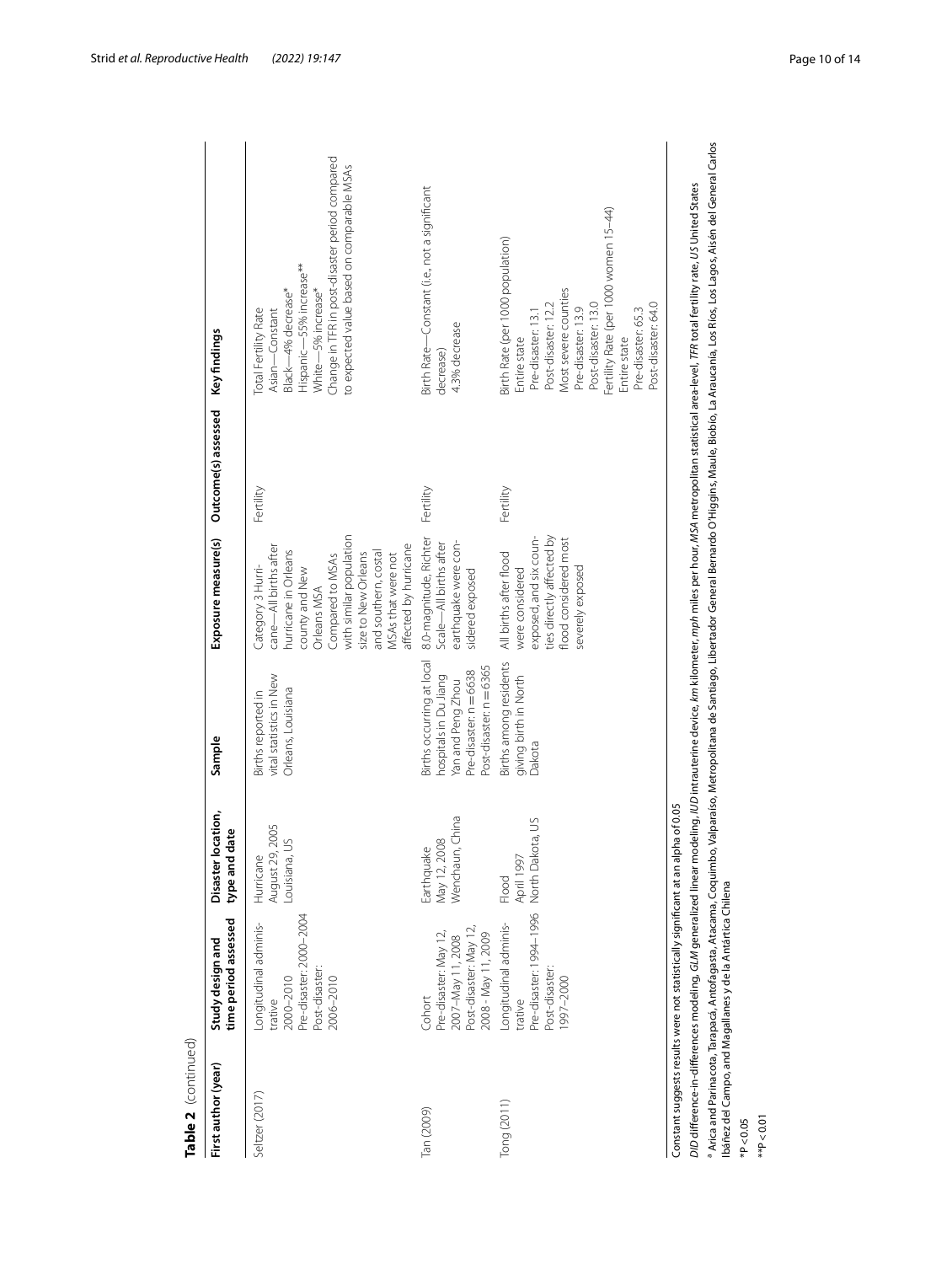#### **Fertility**

Among the 18 articles describing outcomes related to fertility, fve report an increase in the birth rate or fertility rate between the pre- and post-disaster study periods [\[3](#page-12-2), [8,](#page-12-6) [18,](#page-12-19) [26](#page-13-7), [27](#page-13-8)], nine reported a decrease [[4,](#page-12-3) [5,](#page-12-4) [7,](#page-12-8) [9,](#page-12-7) [21–](#page-13-2)[24](#page-13-5), [28\]](#page-13-9), four reported varied associations [[5,](#page-12-4) [6](#page-12-5), [19,](#page-13-0) [25](#page-13-6)], and two reported no change  $[20, 28]$  $[20, 28]$  $[20, 28]$  $[20, 28]$ . The association varied by disaster type. Eight articles described fertility in the context of earthquakes. Most  $(n=5)$  reported a decrease, while two described an increase, and one reported no change. In the post-disaster period, Scapini et al. [[21](#page-13-2)] observed an overall decrease in birth rate compared to the pre-disaster period. However, in the post-disaster period, compared to the unafected regions, the afected regions showed an increase in birth rate  $[21]$  $[21]$ . The association between fertility and hurricanes was assessed in seven articles; one reported an increase, one reported a decrease, four reported varied outcomes, and one reported no association. Both articles with an exposure of tsunami described an increase in fertility, while the article describing a flood noted a decrease. Results of the seven articles describing fertility within the United States did not show a consistent association.

## **Contraception**

Five studies described contraception access associated with exposure to an earthquake occurring from 2006 to 2012; three of these studies also described contraceptive use. Contraceptive access generally decreased. Bahmanjanbeh et al. [[9\]](#page-12-7) noted a change in annual contraception coverage from 66.9% in the year before to 64.9% in the year after the disaster. Behrman et al. [[11](#page-12-10)] reported a statistically signifcant unmet need for contraceptives in the post-disaster period, while Djafri et al. [\[27\]](#page-13-8) described a 20% decline in client's self-reported perceptions of contraceptive access in the one to three months after the disaster. Hapsari et al. [\[12](#page-12-11)] reported 11% of pre-disaster contraceptive users had a difficult time obtaining contraceptives in the post-disaster period, while Oyarzo et al. [[22\]](#page-13-3) described no change in the post-disaster period. Among the three articles describing contraceptive use, two reported no change [\[11,](#page-12-10) [27\]](#page-13-8) and one reported 3% of study participants stopped using contraception after the disaster [[12\]](#page-12-11).

# **Discussion**

In this scoping review, fndings across studies varied and consistent trends in fertility following a disaster were not identifed between or within disaster types. Generally, no change in contraceptive use was observed, while a general decrease in contraception access was identifed. Following a disaster, infrastructure may be damaged, fuel or transportation may be unavailable, medical supplies may be depleted, and trained medical staff may be unavailable to offer provider-administered contraceptives making access to contraception difficult  $[10]$  $[10]$ . Results from included studies may not be comparable due to heterogeneity in study designs. This includes differences in measurement of exposure, data analysis, and study time frame relative to the disaster. Variation in results may also be attributable to diferences in local, regional, and national healthcare delivery practices, and potential cultural and geographical diferences in attitudes towards fertility and contraception between study settings. Future use of established reporting checklists, such as the Strengthening and Reporting of Observational Studies in Epidemiology [[29\]](#page-13-10) are encouraged to promote transparency in reporting and will aid in future comparisons among articles.

## **Exposure measure**

The measure of exposure within each disaster type was varied and future research may beneft from detailed description of how disaster exposure was measured. Disaster exposure can include the actual disaster, in addition to the threat of a disaster [[30\]](#page-13-11). Additionally, consideration should be given to direct and residual disaster exposure. Therefore, multiple exposure measures can be beneficial to understanding a disaster's impact. Exposure measures that accurately capture the populations most impacted by a disaster are needed. The misclassification of exposure measures and underreporting of disaster exposure can dampen observed associations or suggest spurious associations.

#### **Data analysis**

Great heterogeneity of data analysis was observed among the studies included in this review. Prediction modeling may require diferent parameters or alternative covariates by region. While results may not be generalizable due to regional diferences, the development and application of consistent data analysis methods for disaster research may improve the comparability of studies. Research describing fertility is enhanced when potential socio-demographic events and trends are accounted for, such as pre-disaster fertility decline. Disregarding the seasonality of births may mask subtle changes by month as seen in Hamamatsu et al. [[24](#page-13-5)]. International evidence suggests fertility declines with an economic recession, therefore changes in the economy and migratory patterns can infuence reproductive health outcomes and are important factors to consider in data analysis and interpretation  $[6, 24, 25]$  $[6, 24, 25]$  $[6, 24, 25]$  $[6, 24, 25]$  $[6, 24, 25]$  $[6, 24, 25]$ . For example, in the models developed by Evans et al. [\[25](#page-13-6)]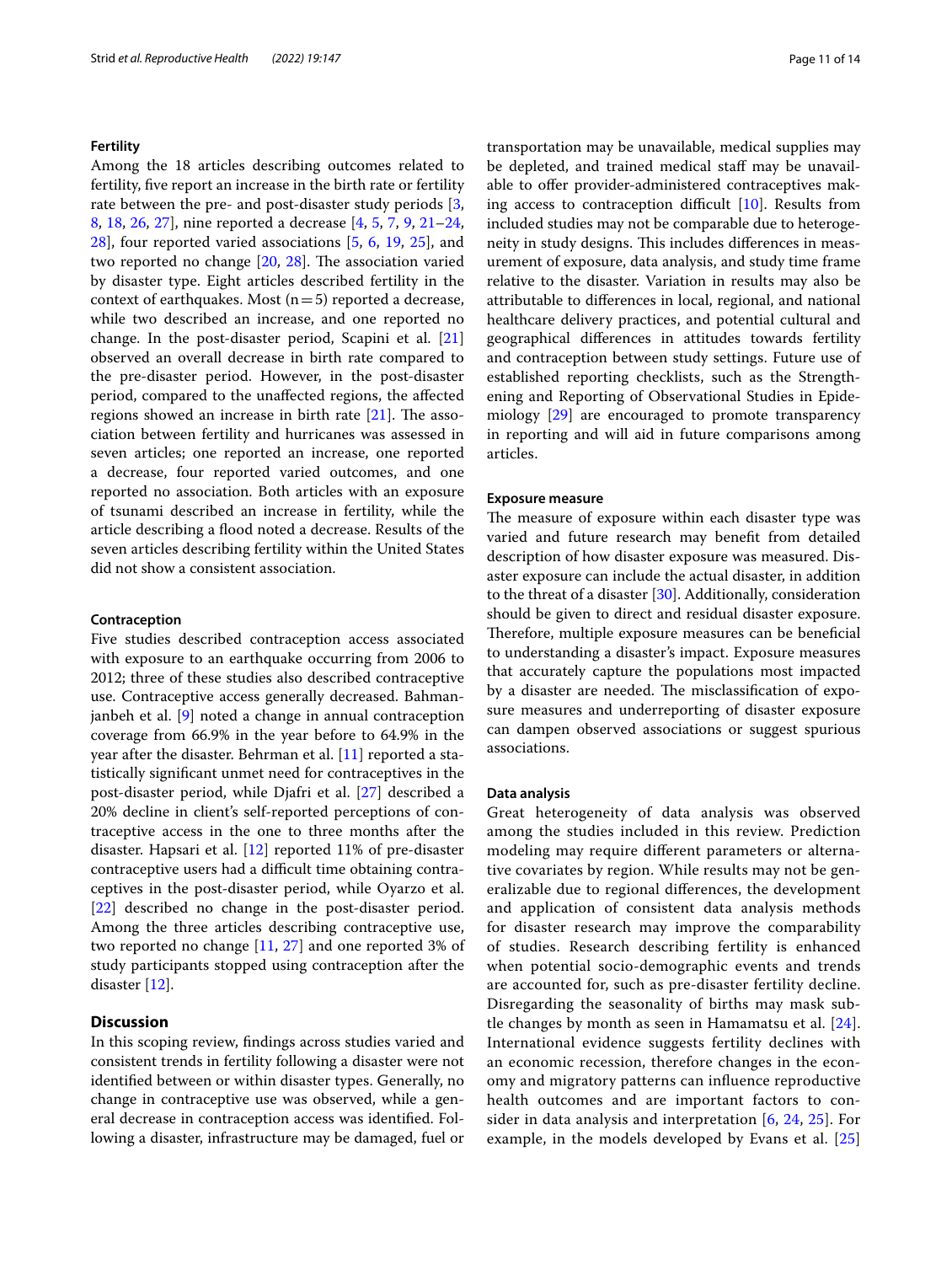standard population growth and county fxed efects were controlled for. Multiple authors used diferencein-diferences models to control for county level measures and possible unmeasured ecological bias [[11,](#page-12-10) [19](#page-13-0), [21,](#page-13-2) [26\]](#page-13-7). Grabich et al. [\[19](#page-13-0)] compared diference-in-differences models and generalized linear models, and the resulting associations difered.

In this review, multiple studies used population data and did not have a contemporaneous non-disaster afected comparison group. Without comparing outcomes between similar exposed and unexposed populations we cannot determine if reported changes are meaningfully related to the disaster. Future research that accounts for confounders, clearly describes methodological challenges, and includes comparison groups may address these identifed gaps in the literature.

#### **Study time frames**

An appropriate post-disaster time frame is crucial for the interpretation of a study's fndings. Measuring outcomes soon after the disaster may capture immediate changes, but may not inform long-term, population level changes in fertility [[25](#page-13-6)]. Oyarzo et al. [\[22](#page-13-3)] described birth admissions in the year prior to and 0–10 months after an earthquake. A majority of the post-disaster births were conceived prior to the disaster, therefore this short post-disaster follow-up period limits interpretation of fndings for women with disaster exposure before or early in pregnancy  $[22]$  $[22]$ . There are analytic complexities related to disaster exposure and the timing of pregnancy (i.e., pre-pregnancy, conception, or *in utero* exposure) [\[20](#page-13-1)]. Therefore, disaster researchers, particularly those describing fertility, may consider multiple post-disaster assessment periods. In contrast, long-term post-disaster assessment periods may not be necessary in contraceptive use and access research. Among included articles, contraception use was determined by availability and access [[12,](#page-12-11) [27\]](#page-13-8). Extending contraceptive use assessment period slightly beyond the return of contraceptive services to predisaster coverage may be most informative. Determining the short- and long-term changes in reproductive health following a disaster may help inform preparedness, response, and recovery interventions that better support people's reproductive life plans.

#### **Overall challenges in disaster research**

This scoping review included studies on natural hazard disasters worldwide to better understand the available research on the impacts to fertility and contraception. The feld of disaster research is challenging due to the aforementioned heterogeneity in study design. Additionally, variations in disaster type, location, and available resources can make comparative studies difficult. The mechanisms of association between reproductive health outcomes and disasters have been difficult to determine  $[2, 19, 30]$  $[2, 19, 30]$  $[2, 19, 30]$  $[2, 19, 30]$  $[2, 19, 30]$  $[2, 19, 30]$ . Disaster literature is primarily comprised of single case studies [[30](#page-13-11)]. Post-disaster research can be methodologically challenging to conduct. Studies that limit the sample to individuals in an afected geographic area may not capture outcomes among persons who are displaced due to pre-disaster evacuation or post-disaster migration [\[6](#page-12-5), [11\]](#page-12-10). Data collection can be logistically difficult in a post-disaster setting and resources may be limited; delaying the timeliness of fndings to inform policies and interventions. Analyses using surveillance or administrative data not originally designed for post-disaster research may be subject to unmeasured confounding and bias [[19](#page-13-0)]. Articles excluded from this review for poor quality lacked clear descriptions or had poor sampling methods (Additional fle [2](#page-12-17)). A convenience sample and cross-sectional study may allow for the rapid collection of data, however generalized conclusions and the direction of association become difficult to ascertain. The association between disasters and fertility is likely multifactorial, and many articles included in this review offer theoretical models to explain changes in fertility, and possibly contraception use. Examples include economic security, attachment theory, stress theory, replacement theory, and risk insurance hypothesis [[3](#page-12-2), [7](#page-12-8), [11](#page-12-10), [25\]](#page-13-6).

Additionally, consideration may be given to the benefts and limitations of individual and aggregate level data. Individual level data may be more useful for studying behavioral changes, while aggregate data can be used to identify trends. Aggregate data are more readily available and allow for larger sample sizes but can result in exposure misclassifcation and suggest null results when meaningful differences are present [[3,](#page-12-2) [25](#page-13-6)].

#### **Limitations**

There are several limitations to this scoping review. Multiple studies assessed the same disaster and outcome, so study populations may have overlapped. Methods for measuring reproductive health outcomes following a disaster were not standardized. For example, across studies measuring fertility, fertility was reported as: birth rate per 1000 population, birth rate per 1000 population per month, fertility rate per 1000 women 15–44, total fertility rate, and marriage fertility rate. Few studies included unexposed comparison groups, so it is unclear if changes observed were a result of the disaster or other factors. Studies on contraception were limited by small sample sizes and post-disaster follow-up was limited to individuals using contraceptives before the disaster.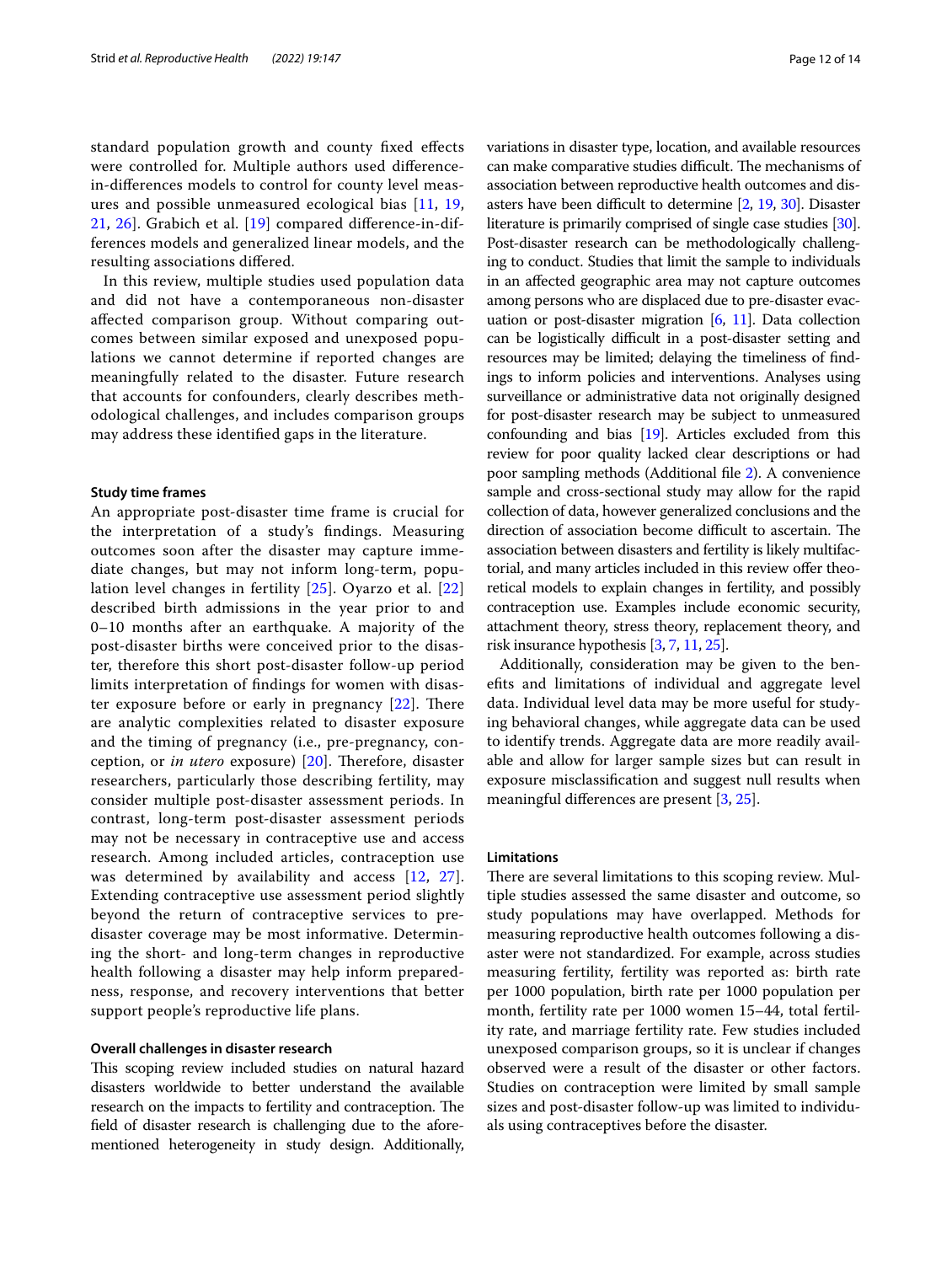# **Conclusions**

This scoping review describes fertility and contraception among WRA following a disaster of natural hazards between 1989 and 2012. Among 20 articles included, variations in fertility trends and contraception use and access were observed. Based on the heterogeneity of study designs, disaster type, location, and available resources across studies the direction and magnitude of association between disasters of natural hazards and fertility remains unclear. The few studies that assessed contraception use found no change, and studies assessing contraception access generally found an overall decrease in access. This scoping review illustrates the need for more standardized research to understand the potential impacts of disasters triggered by natural hazards on fertility and contraception among WRA. Future research may beneft from clearly defned exposure measures, more robust analyses, including the exploration of factors that may infuence observed associations, comparing the exposed population to a similar unexposed population, and assessing outcomes at methodical post-disaster time points.

#### **Abbreviations**

WRA: Women of reproductive age.

## **Supplementary information**

The online version contains supplementary material available at [https://doi.](https://doi.org/10.1186/s12978-022-01436-4) [org/10.1186/s12978-022-01436-4](https://doi.org/10.1186/s12978-022-01436-4).

<span id="page-12-17"></span><span id="page-12-15"></span>**Additional fle 1.** Data abstraction form used for citations undergoing full-text review.

**Additional fle 2.** Articles meeting inclusion criteria but excluded during critical appraisal.

#### **Acknowledgements**

The authors would like to acknowledge Joanna Taliano, MS, MLS for her assistance with the literature search.

#### **Authors contributions**

All authors (PS, MS, RG, CB, SE) contributed to study conception and design of the scoping review and resulting manuscript. All authors reviewed titles, abstracts, and made decisions on full text articles to be included in the review. All authors were involved in data abstraction. PS drafted and prepared the manuscript. All authors were involved in the revision of the draft manuscript and approved the fnal version of the manuscript.

#### **Funding**

This study was performed as regular work of the Centers for Disease Control and Prevention. It used no additional funding. The authors do not have any fnancial involvement that could represent potential conficts of interest.

#### **Availability of data and materials**

Data sharing is not applicable to this article as no datasets were generated or analyzed during the current study.

#### **Declarations**

**Ethics approval and consent to participate** Not applicable.

### **Consent for publication**

Not applicable.

#### **Competing interests**

The authors declare that they have no competing interests. The fndings and conclusions in this report are those of the authors and do not necessarily represent the official position of the Centers for Disease Control and Prevention.

Received: 5 July 2021 Accepted: 13 May 2022 Published online: 23 June 2022

#### **References**

- <span id="page-12-0"></span>1. Centre for Research on the Epidemiology of Disaster. The human cost of disasters: an overview of the last 20 years (2000–2019). 13 Oct 13 2020.
- <span id="page-12-1"></span>2. Zotti ME, Williams AM, Robertson M, Horney J, Hsia J. Post-disaster reproductive health outcomes. Matern Child Health J. 2012;17(5):783–96.
- <span id="page-12-2"></span>Cohan CL, Cole SW. Life course transitions and natural disaster: marriage, birth, and divorce following Hurricane Hugo. J Fam Psychol. 2002;16(1):14.
- <span id="page-12-3"></span>4. Tong VT, Zotti ME, Hsia J. Impact of the Red River catastrophic flood on women giving birth in North Dakota, 1994–2000. Maternal Child Health Journal. 2011;15(3):281–8.
- <span id="page-12-4"></span>5. Hamilton BE, Martin JA, Mathews T, Sutton PD, Ventura SJ. The efect of Hurricane Katrina: births in the US Gulf Coast region, before and after the storm. 2009.
- <span id="page-12-5"></span>6. Seltzer N, Nobles J. Post-disaster fertility: hurricane Katrina and the changing racial composition of New Orleans. Popul Environ. 2017;38(4):465–90.
- <span id="page-12-8"></span>7. Davis J. Fertility after natural disaster: Hurricane Mitch in Nicaragua. Popul Environ. 2017;38(4):448–64.
- <span id="page-12-6"></span>8. Nobles J, Frankenberg E, Thomas D. The effects of mortality on fertility: population dynamics after a natural disaster. J Demogr. 2015;52(1):15–38.
- <span id="page-12-7"></span>9. Bahmanjanbeh F, Kohan S, Yarmohammadian MH, Haghshenas A. Evaluation of reproductive health indicators in women afected by East Azarbaijan earthquake on August 2012. Iran J Nurs Midwifery Res. 2016;21(5):504–9.
- <span id="page-12-9"></span>10. Ellington SR, Kourtis AP, Curtis KM, Tepper N, Gorman S, Jamieson DJ, et al. Contraceptive availability during an emergency response in the United States. J Women's Health. 2013;22(3):189–93.
- <span id="page-12-10"></span>11. Behrman JA, Weitzman A. Efects of the 2010 Haiti Earthquake on Women's Reproductive Health. Stud Fam Plann. 2016;47(1):3–17.
- <span id="page-12-11"></span>12. Hapsari ED, Widyawati, Nisman WA, Lusmilasari L, Siswishanto R, Matsuo H. Change in contraceptive methods following the Yogyakarta earthquake and its association with the prevalence of unplanned pregnancy. Contraception. 2009;79(4):316–22.
- <span id="page-12-12"></span>13. Kohan S, Yarmohammadian MH, Bahmanjanbeh F, Haghshenas A. Consequences of earthquake (August 2012) on Iranian women's reproductive health: a qualitative study. J Acta Medica Mediterranean. 2016.
- <span id="page-12-13"></span>14. Tricco AC, Lillie E, Zarin W, O'Brien KK, Colquhoun H, Levac D, et al. PRISMA extension for scoping reviews (PRISMA-ScR): checklist and explanation. Ann Intern Med. 2018;169(7):467–73.
- <span id="page-12-14"></span>15. Ouzzani M, Hammady H, Fedorowicz Z, Elmagarmid A. Rayyan—a web and mobile app for systematic reviews. J Syst Rev. 2016;5(1):210.
- <span id="page-12-16"></span>16. National Heart L. and Blood Institute;. Study Quality Assessment Tools Available from: [https://www.nhlbi.nih.gov/health-topics/study-quality](https://www.nhlbi.nih.gov/health-topics/study-quality-assessment-tools)[assessment-tools.](https://www.nhlbi.nih.gov/health-topics/study-quality-assessment-tools)
- <span id="page-12-18"></span>17. Harville EW, Xiong X, David M, Buekens P. The paradoxical effects of hurricane Katrina on births and adverse birth outcomes. Am J Public Health. 2020;110(10):1466–71.
- <span id="page-12-19"></span>18. Kinoshita M, Suhardan S, Danila Danila D, Chiang C, Aoyama A. Estimating post-emergency fertility among disaster-afected adolescents: fndings from a case–control study in Aceh Province, Indonesia. Disaster Med Pub Health Prep. 2016;10(1):80–6.